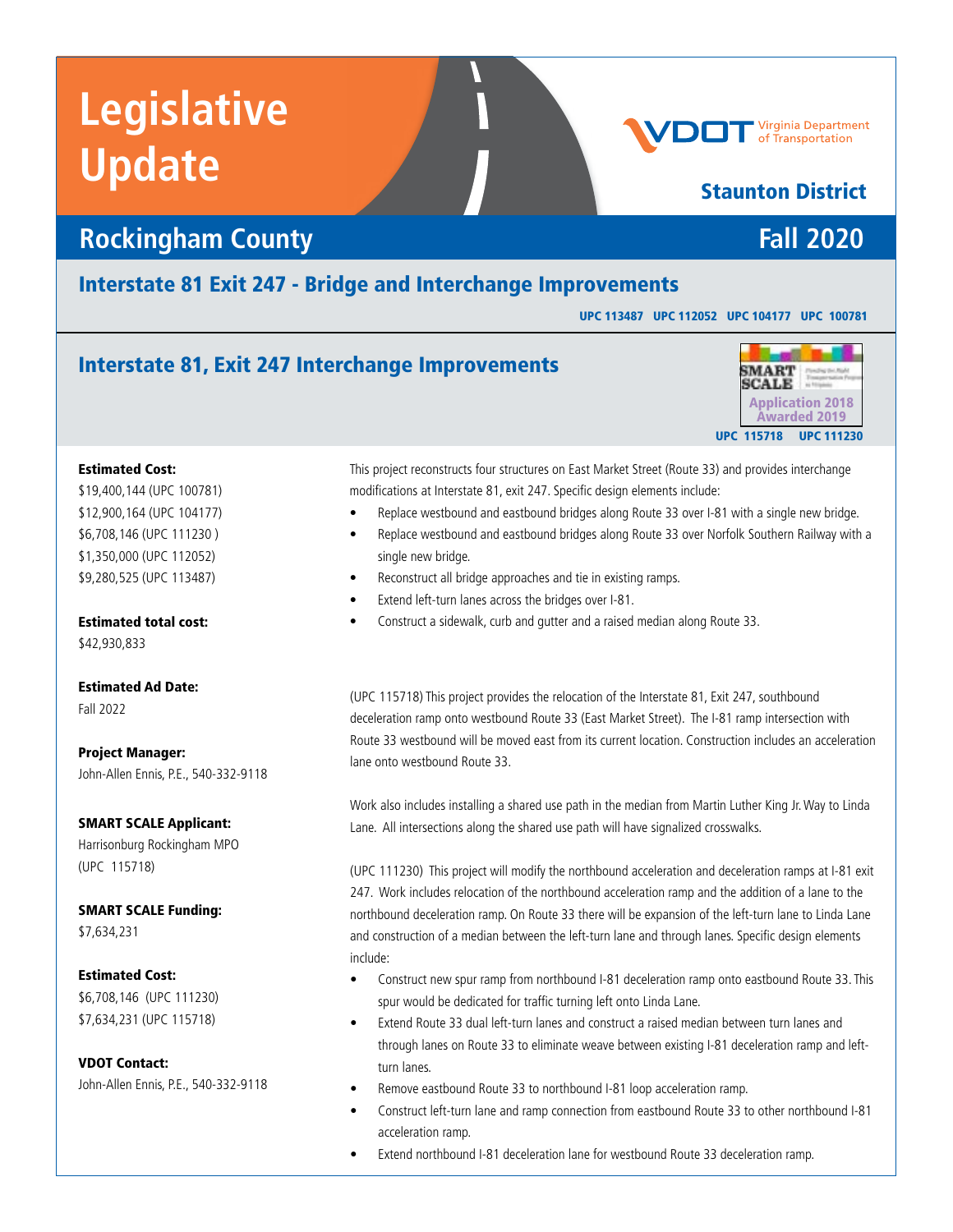# **Rockingham County** *Fall 2020*

## Route 11 (Lee Highway) - Bridge over I-81, Exit 257 at Mauzy

#### Contract Value: \$12,560,729.22

Estimated Completion Date: Spring 2021

Project Manager: Mitchell Ball, P.E., 540-332-9047

This project is located on Route 11 (Lee Highway) in Rockingham County. The bridge over Interstate 81 at exit 257 will be replaced with a new structure. The current bridge was built in 1965 and has reached the end of its service life.

The new bridge will be constructed approximately 60 feet to the south of the existing bridge. The project includes realigning the bridge approaches. The new structure will have two lanes with left-turn lanes at about the same elevation as the existing crossing.

Additionally, the intersection of the northbound I-81 exit and entrance ramps with Route 11 will be signalized to improve the traffic operations of the interchange. A contract valued at \$12,560,729.22 was awarded to A&J Development and Excavation Inc. of Mount Crawford, Va. on June 19, 2019.

## Route 11 North (North Valley Pike) Sidewalk Application 2018

Mount Clinton Pike to Jewell Street, for a total distance of 1.05 miles.

A footbridge will be installed over the stream.

#### Estimated Cost: \$3,037,558

\$3,037,558

Rockingham County

SMART SCALE Applicant:

SMART SCALE Funding:

Estimated Ad Date: Late 2023

VDOT Contact: Alexander Alvarado 540-332-7372 This project will install five foot sidewalk on southbound side of Route 11 (North Valley Pike) from

UPC 97111



# Staunton District



#### Virginia Department Transportation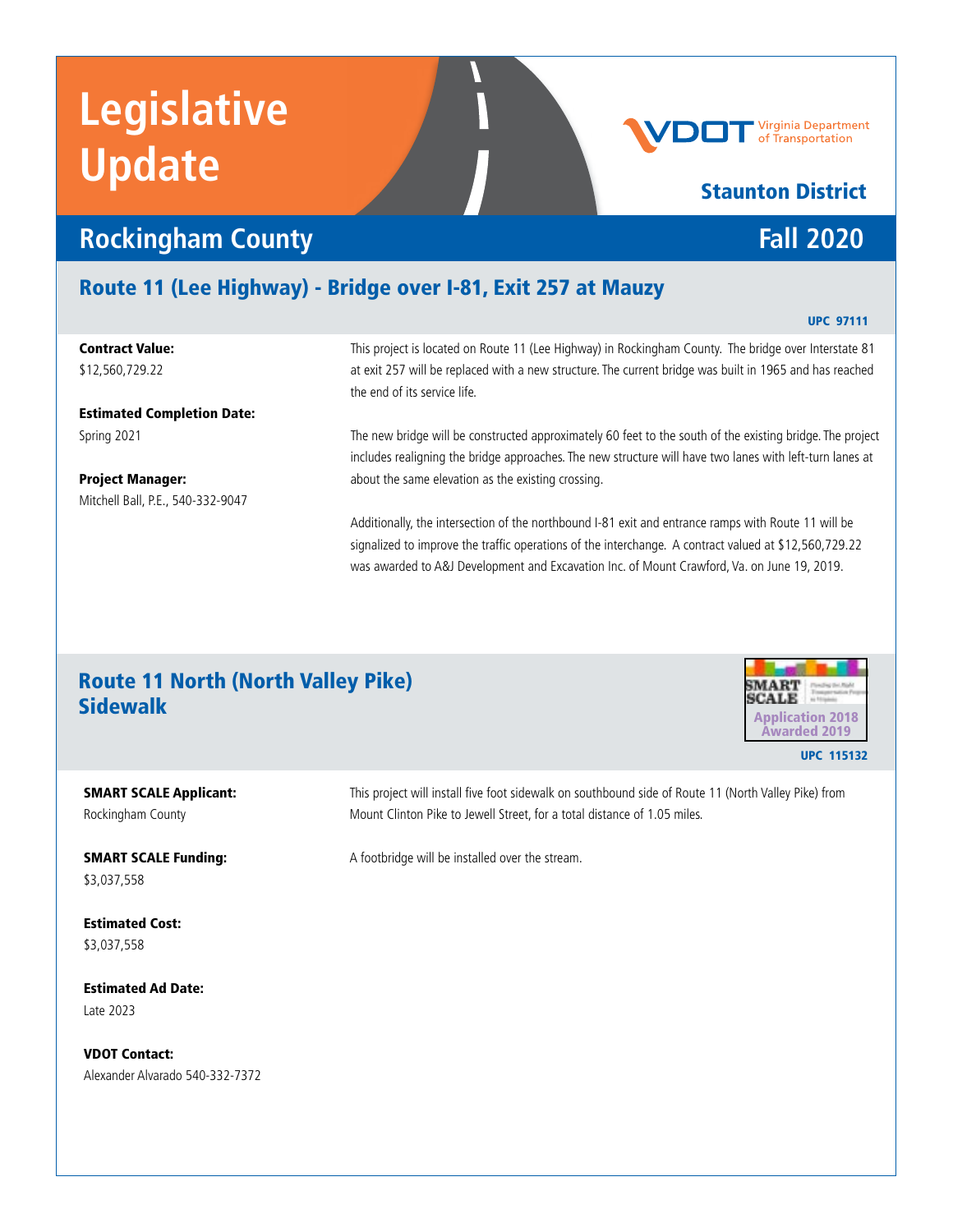## **Rockingham County** *Fall 2020*

### Route 11 (South Valley Pike)

## Route 704 (Cecil Wampler Road) at Route 11 (South Valley Pike) Realignment

**MART CALE** Application 2016 Awarded 2017 UPC 111053

UPC 108810 SMART SCALE Applicant: Rockingham County SMART SCALE Funding: \$18,296,217 Estimated Cost: \$19,345,268 Estimated Ad Date: Fall 2021

UPC 111053 SMART SCALE Applicant: Rockingham County SMART SCALE Funding: \$1,475,108 Estimated Cost: \$3,475,108 Estimated Ad Date: Fall 2021

Project Manager: Timothy Gregory, P.E., 540-332-7891 UPC 108810 The Route 11 (South Valley Pike) project consists of widening Route 11 from two lanes to a four-lane divided highway. The project extends from 0.1 mile south of the Route 704 East intersection to the southern corporate limits of Harrisonburg.

Route 11 will be widened on its western side utilizing as much of the existing roadway as possible. Six-foot paved shoulders will be included in the widening to accommodate bicycles along the corridor. The proposed median will vary in width. Narrow median areas will have a raised median including curbs. Wide median areas will be graded with a ditch.

\*UPC 111053 The Route 704 (Cecil Wampler Road) project will construct two new right turn lanes and rebuild an existing signal at the intersection of Cecil Wampler Road and Route 11. The first right turn lane will be constructed on Eastbound Route 704 (Oakwood Drive) to Southbound Route 11. The second right turn lane will be constructed on Northbound Route 11 to Eastbound Route 704 (Cecil Wampler Road). The addition of these new turn lanes will decrease total delay times at both existing intersections.

\* Project plans are pending final approval.



Staunton District

Virginia Department of Transportation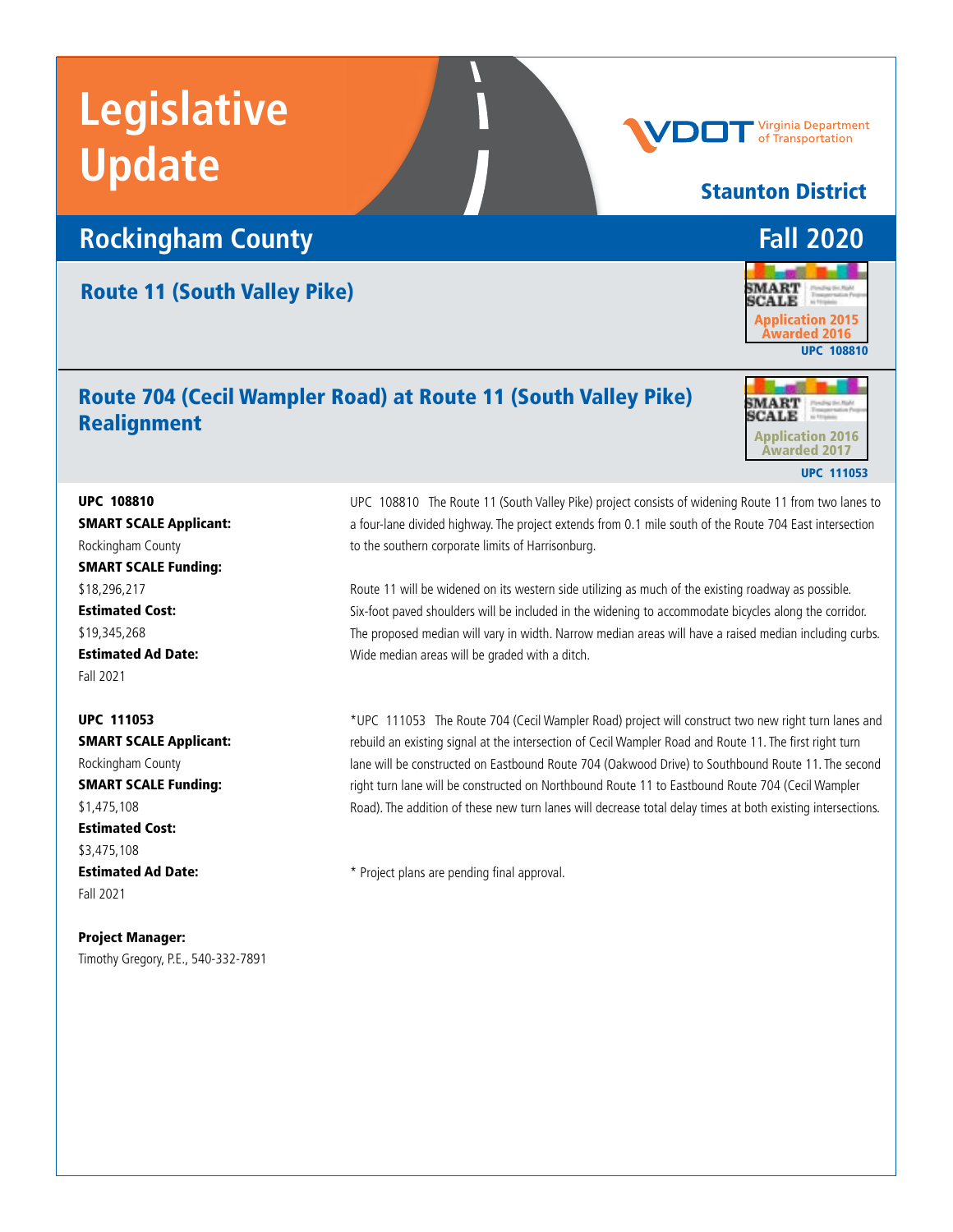# **Rockingham County** *Fall 2020*

Route 33 West (Rawley Pike)

This project is located on Route 33 (Rawley Pike) in western Rockingham County. This 1.83-mile long project extends from 0.05-mile west of Switzer Lake Road to Laurel Wood Lane. This location is near the West Virginia border in mountainous terrain with several sharp curves. Widening will be done to improve safety.

Route 33 is a two-lane roadway with shoulder width ranging from two feet to none. The existing roadway has a winding alignment typically found in mountainous terrain.

The project will provide two 12-foot lanes and two four-foot paved shoulders. A 1000-foot long truckclimbing lane will be constructed on a straight section of roadway. Several curves will be widened and flattened to help with vehicle navigation.

## Route 33 (Spotswood Trail) and Route 620 (Indian Trail Road) Turn Lanes



SMART SCALE Applicant: Rockingham County

SMART SCALE Funding: \$977,984

Estimated Cost: \$977,984

Estimated Ad Date: Fall 2023

VDOT Contact: Alexander Alvarado 540-332-7372 This project is located at the intersection of Route 33 (Spotswood Trail) and Route 620 (Indian Trail Road) near Cross Keys.

The project will extend Route 33 eastbound left-turn lane and provide a new Route 620 southbound right-turn lane.



Virginia Department of Transportation



UPC 109378

SMART SCALE Applicant: Rockingham County

SMART SCALE Funding: \$6,420,817

Estimated Cost: \$9,366,944

Estimated Ad Date: Spring 2021

Project Manager: Ronald Tabor, P.E., 540-332-7887 Staunton District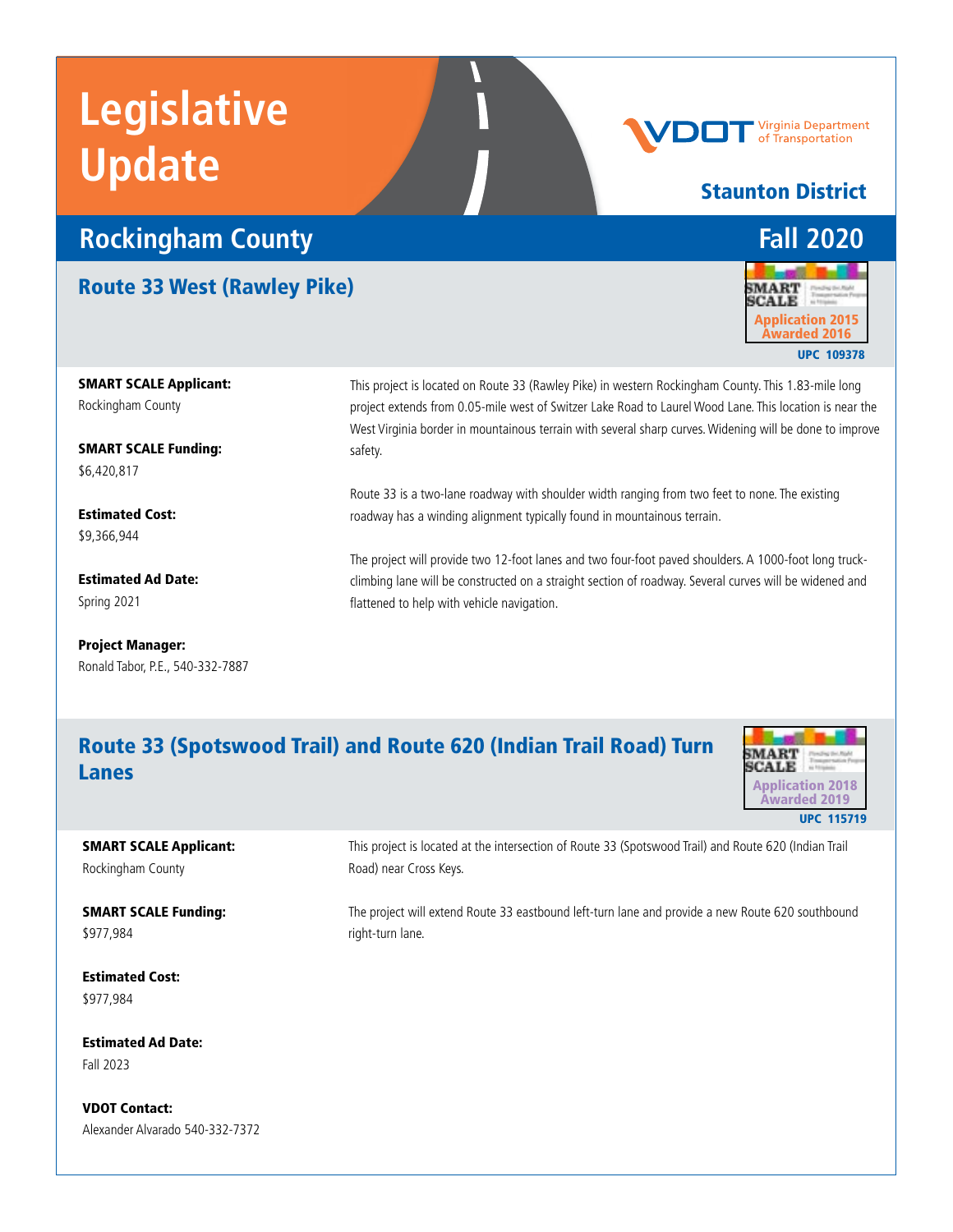## **Rockingham County** *Fall 2020*

## Route 259 (Brocks Gap Road) **Safety Project** UPC 109062

#### This is a Highway Safety Improvement Program (HSIP) project on Route 259 (Brocks Gap Road) in western Rockingham County. Improvements include increasing shoulders and installing rumble strips along a 12.5-mile section of Route 259 between Route 612 and the West Virginia state line. Estimated Cost: \$2,700,000 Estimated Ad Date: Fall 2022

Project Manager: Kunal Kothawade, 540-332-9259

## Route 682 (Friedens Church Road) - Intersection Realignment



## SMART SCALE Applicant:

Rockingham County

SMART SCALE Funding: \$1,116,434

Estimated Cost: \$1,616,434

Estimated Ad Date: Fall 2021

Project Manager: Joseph Seaman, 540-332-9908 This project will realign the sharp curve on Rt. 682 (Friedens Church Road), where Route 988 (Scholars Road) and Friedens Church Road intersect, by expanding the curve in the road to move Friedens Church Road away from the rock wall and church cemetery.

Virginia Department of Transportation

Staunton District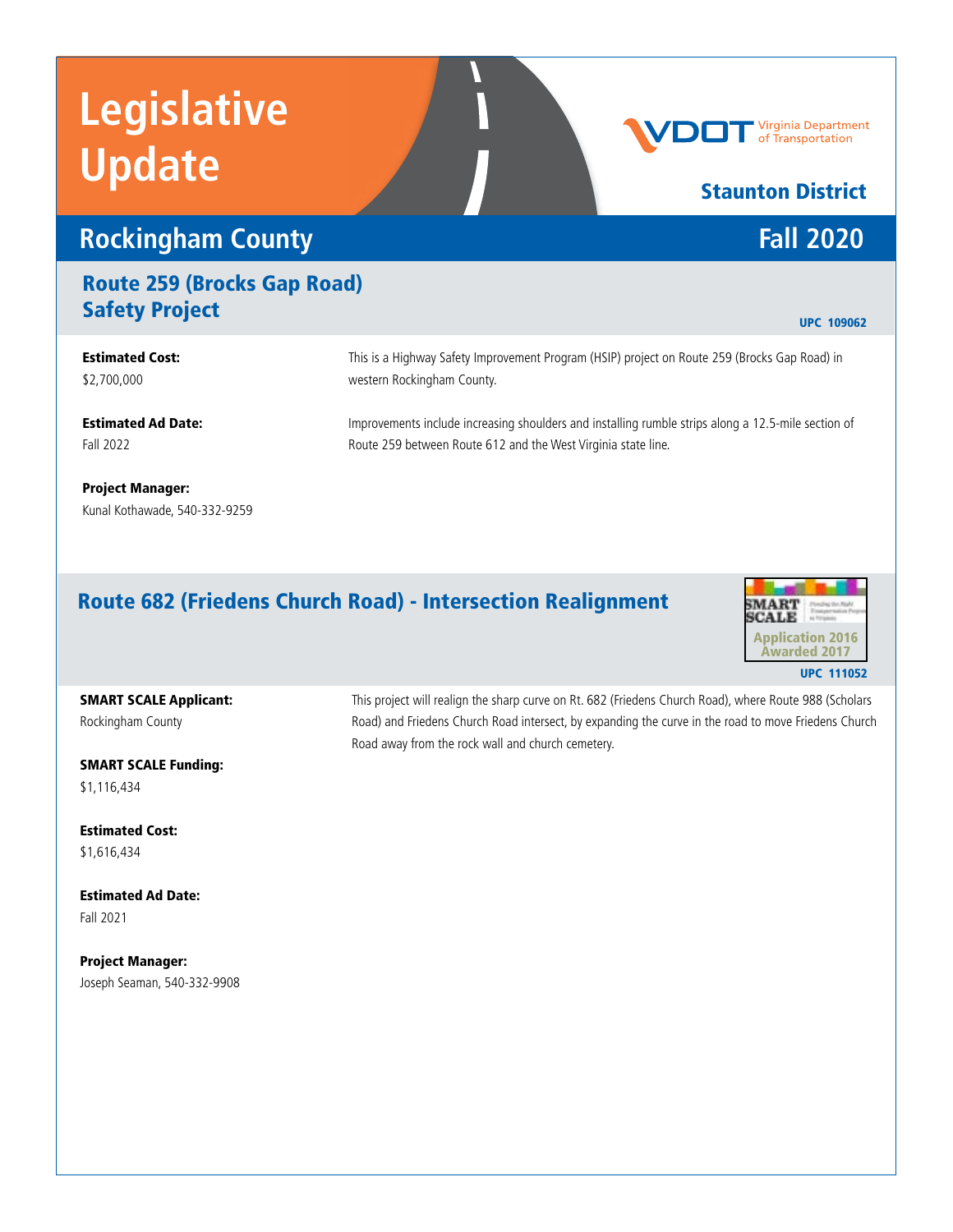## **Rockingham County** *Fall 2020*

### Route 682 (Friedens Church Road) Pleasant Run Bridge Improvements

| Estimated Cost:                 | This project replaces the Route 682 bridge over Pleasant Run in Rockingham County. The current           |
|---------------------------------|----------------------------------------------------------------------------------------------------------|
| \$5,447,424                     | structure built in 1945 is deficient and is nearing the end of its service life.                         |
| Estimated Ad Date:              | To the east of the bridge is a railroad crossing. The terrain contains curves and hills.                 |
| Early 2021                      |                                                                                                          |
|                                 | This project is about 0.4-mile long and extends from 0.2-mile west of Route 867 to 0.2-mile east         |
| Project Manager:                | of Route 867. The new bridge will be south of the current structure and will be 40 feet wide and         |
| Alexander Alvarado 540-332-7372 | approximately 50 feet long, with two 12-foot travel lanes and eight-foot shoulders.                      |
|                                 | The roadway will be leveled out at the railroad crossing. Curves on Route 682 will also be improved. The |

intersections with Route 867 and Route 989 will be improved

## Route 720 (Smithland Road) Bridge over Interstate 81

#### UPC 97112

Estimated Cost: \$8,500,000

Estimated Ad Date: Fall 2022

Project Manager: Ronald Tabor, P.E., 540-332-7887 This project will replace the bridge over Interstate 81 on Route 720 (Smithland Road/Old Furnace Road). The new bridge will also accommodate any future widening of I-81. The current bridge was built in 1960 and has reached the end of its service life.

The new bridge will be constructed in the existing bridge location but will be approximately three feet higher. The bridge will have two through lanes and five-foot shoulders. The intersection of Route 720 and Buffalo Drive will be improved to connect with the increased elevation of Smithland Road.

There will be a detour in place when Route 720 is closed to construct the new bridge and approaches. Buffalo Drive will be closed at the Route 720 intersection to through traffic for some portion of the construction. It is estimated that the detour will be in place up to one year.

During bridge construction, I-81 closures will be necessary to set beams. Any closures on I-81 would be conducted at night to minimize the impact to traffic.

In 2011 Route 720 had an average daily traffic count of 4,100 vehicles per day. By the design year of 2039 the estimated average daily traffic volume is 6,610 vehicles per day.

#### UPC 13285

# Staunton District

Virginia Department **Transportation**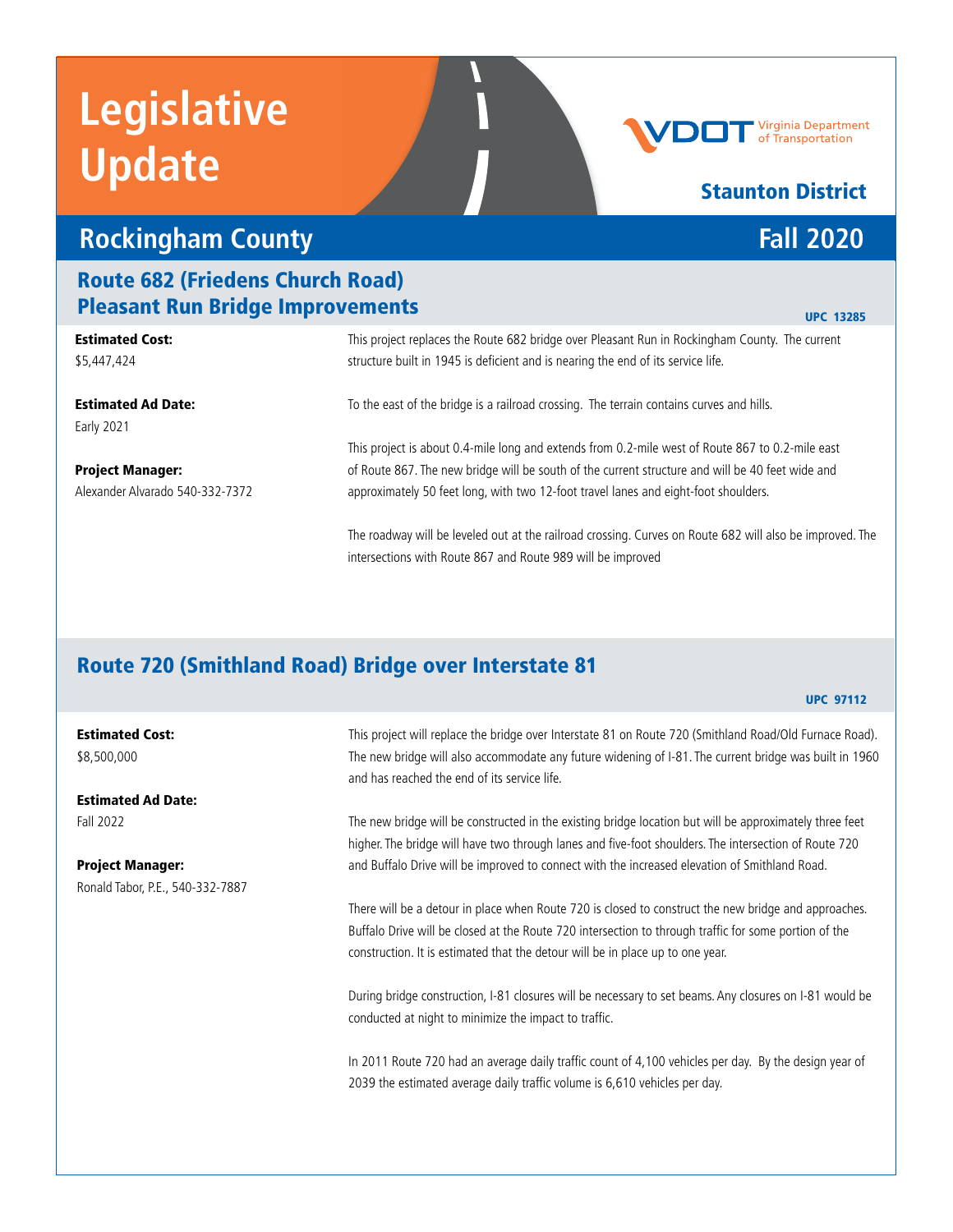## **Rockingham County** | Locally Administered (LAP) **Fall 2020**

## LAP - City of Harrisonburg Bike/Ped Garbers Church Road

Estimated Cost: \$5,941,400

This project provides facilities for pedestrians and bicycles along Garbers Church Road. Connection will be made to Hillandale Park in Harrisonburg. The project is 1.52 mile long and extends from Erickson Avenue to Wyndham Drive.

Estimated Ad Date: Fall 2021

The City of Harrisonburg will be administering this project.

#### Project Manager:

Michael Fulcher, 540-332-2243

## LAP - City of Harrisonburg University Boulevard and Evelyn Byrd Avenue - Road Diet and **Sidewalk** Application 2018



SMART SCALE Applicant: City of Harrisonburg

SMART SCALE Funding: \$3,515,278

Estimated Cost: \$3,515,278

Estimated Ad Date: Spring 2024

VDOT Contact: Michael Fulcher, 540-332-2243

This project located in the City of Harrisonburg will perform a "road diet" by converting the four-lane roadway to a three-lane roadway with bike lanes.

This location is at University Boulevard from Route 710 (Reservoir Street) to Route 33 (East Market Street) and on Evelyn Byrd Avenue from Reservoir Street to Route 33.

Work will include sidewalk completion on both sides of University Boulevard. Sidewalk will also be installed on the north side of Evelyn Byrd Avenue. Crosswalks at Evelyn Byrd Avenue and Neff Avenue will be signalized.



## Staunton District

#### UPC 108873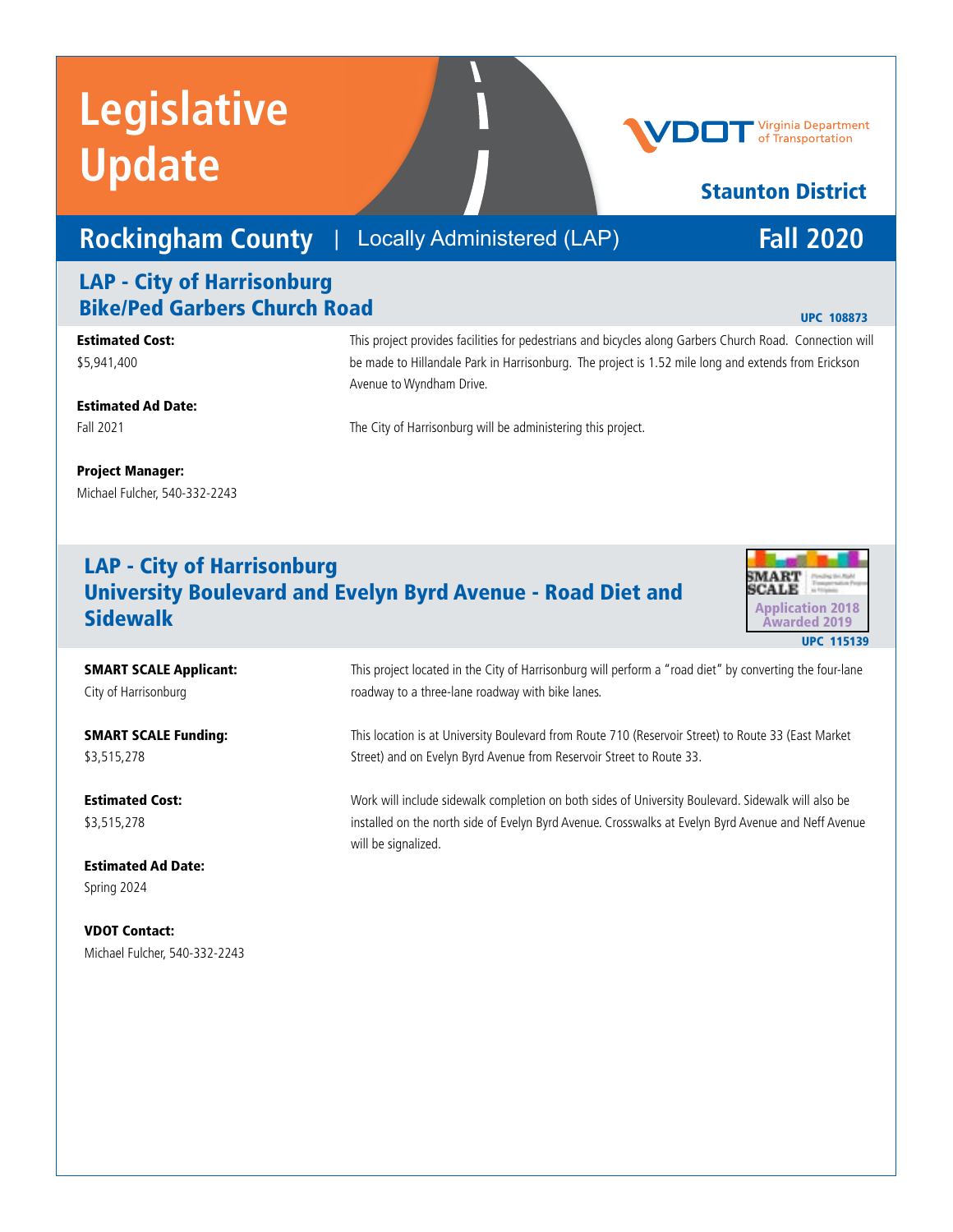## **Rockingham County** | Locally Administered (LAP) Fall 2020

### Locally Administered (LAP)

# **Virginia Department**<br>of Transportation

## Staunton District

## LAP - Town of Dayton Main Street Drainage

#### Estimated Cost: \$400,000

UPC 113475

This project provided drainage and road improvements to address localized flooding.

Estimated Completion Date: Spring 2021

Road and storm sewer improvements will be done on Main and Mill Streets. The 0.3-mile long project extends from west of High Street to north of Mill Street at Cooks Creek.

The Town of Dayton is administering the project.

#### Project Manager:

Michael Fulcher, 540-332-2243